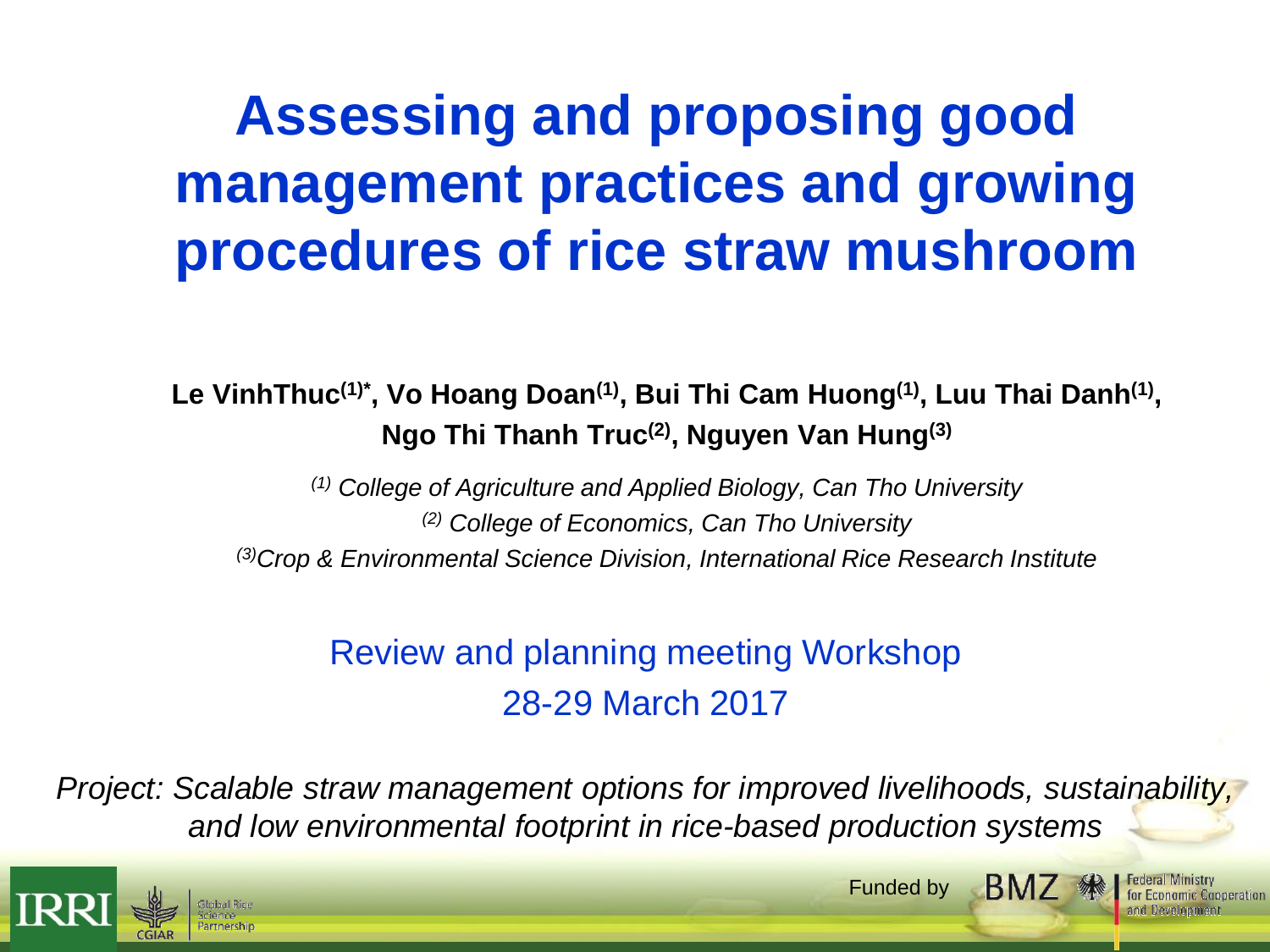## **Methods**

- Safety requirements of straw mushroom production
- Interview straw mushroom growers to identify causes of unsafe practice
- Propose the good practice of straw mushroom production
- Get feedback from straw mushroom growers and experts on the proposed guideline of good practices

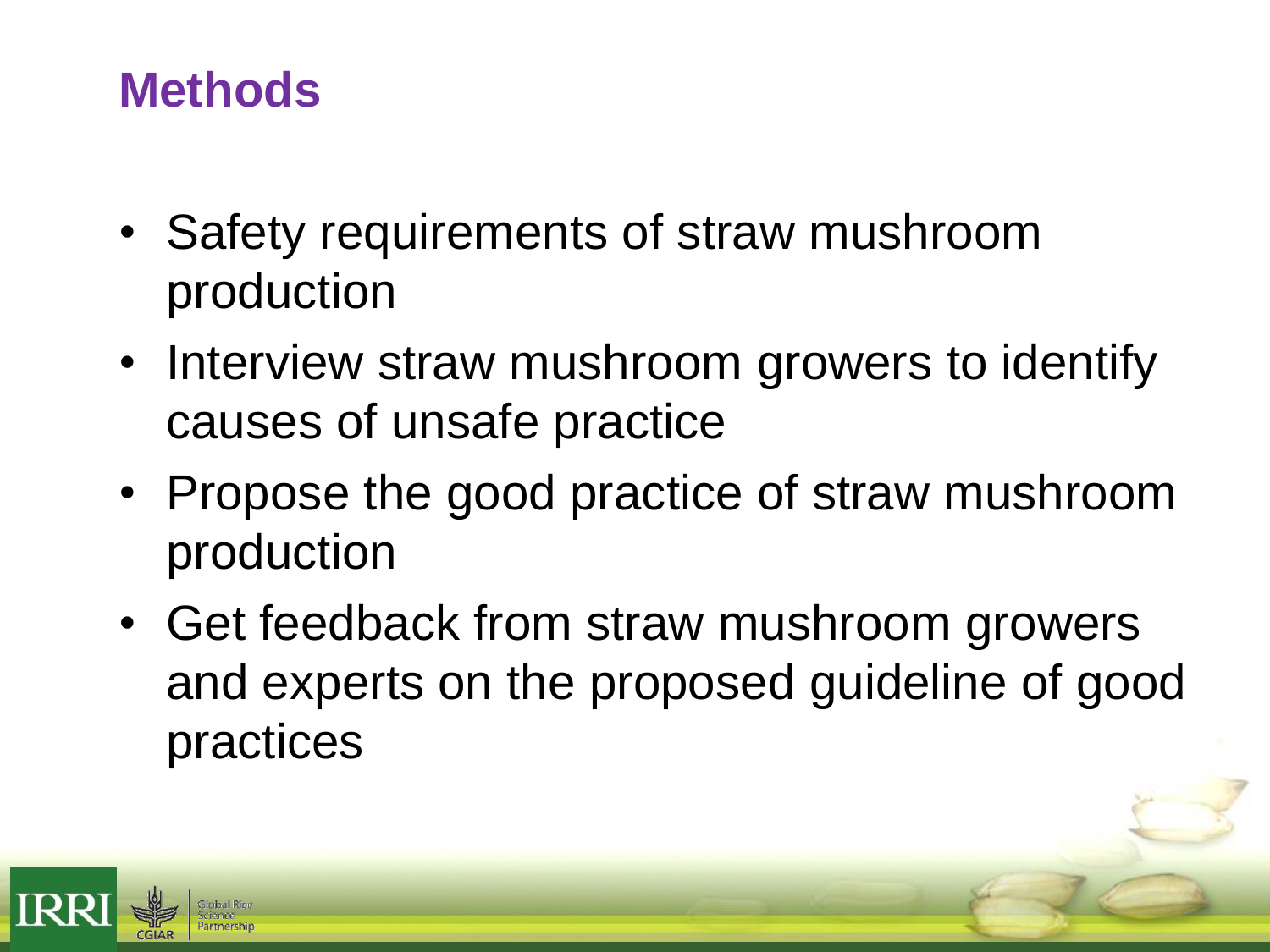## **Results**

- MGAP water, materials, farm, hunman contacts
- In MRD, straw mushroom- produced outdoor (Nguyen Huu Hy et al., 2015)
- Rice straw sources used for mushroom collected from various fields => barriers of MGAP
- Chlorothalonil, Carbendazim, Difenoconazole, Cypermethrin and Iprodione are not allow to use on plant for exporting to USA.

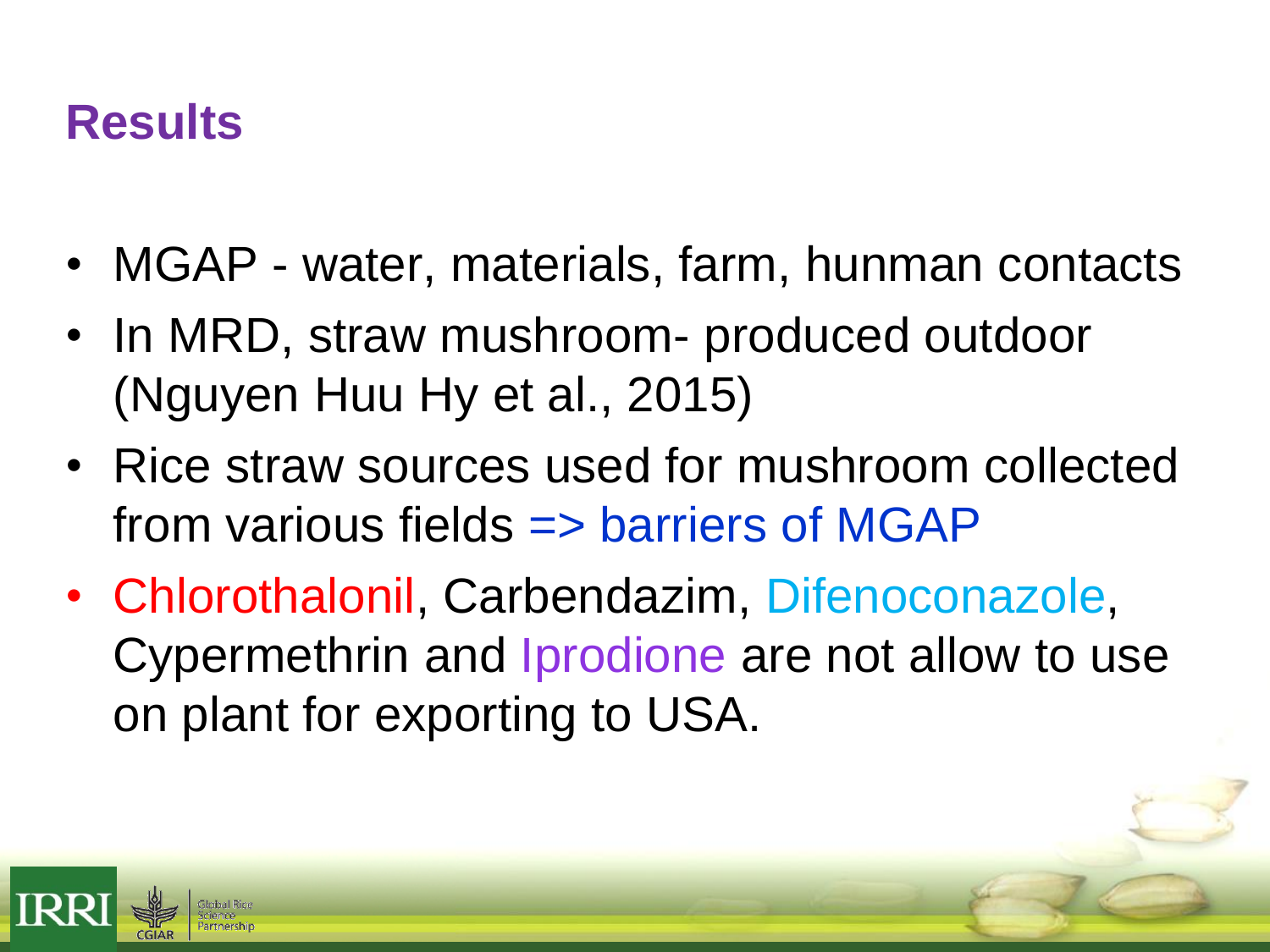### **Table 1. Pesticide residue permit standard of Vietnam TCVN 5624-2: 2009 VO 0450 Mushroom**

| No. | <b>Pesticides</b>              | MRL (mg/kg)  | No. | <b>Pesticides</b>  | MRL (mg/kg)  |
|-----|--------------------------------|--------------|-----|--------------------|--------------|
| 17  | <b>Chlorpyrifos</b>            | $0,05$ (*)   | 120 | Permethrin         | 0,1          |
| 25  | <b>Dichlorvos</b>              | 0,5          | 130 | Diflubbenzuron 0,1 |              |
| 77  | Thiophanate-<br>methyl         | 1            | 135 | Deltamethrin       | $0.01$ $(*)$ |
| 86  | Pirimiphos methyl              | 5            | 142 | Prochloraz         | 2            |
| 90  | <b>Chlorpyrifos-</b><br>methyl | $0,01$ $(*)$ | 147 | Methoprene         | 0,2          |
| 118 | Cypermethrin                   | $0,05$ (*)   | 169 | Cyromazine         | 5            |

*Note: \* maximum pesticide permit residue Source: [http://tailieu.vn/doc/tieu-chuan-quoc-gia-tcvn-5624-2-2009-1817568.html,](http://tailieu.vn/doc/tieu-chuan-quoc-gia-tcvn-5624-2-2009-1817568.html)*

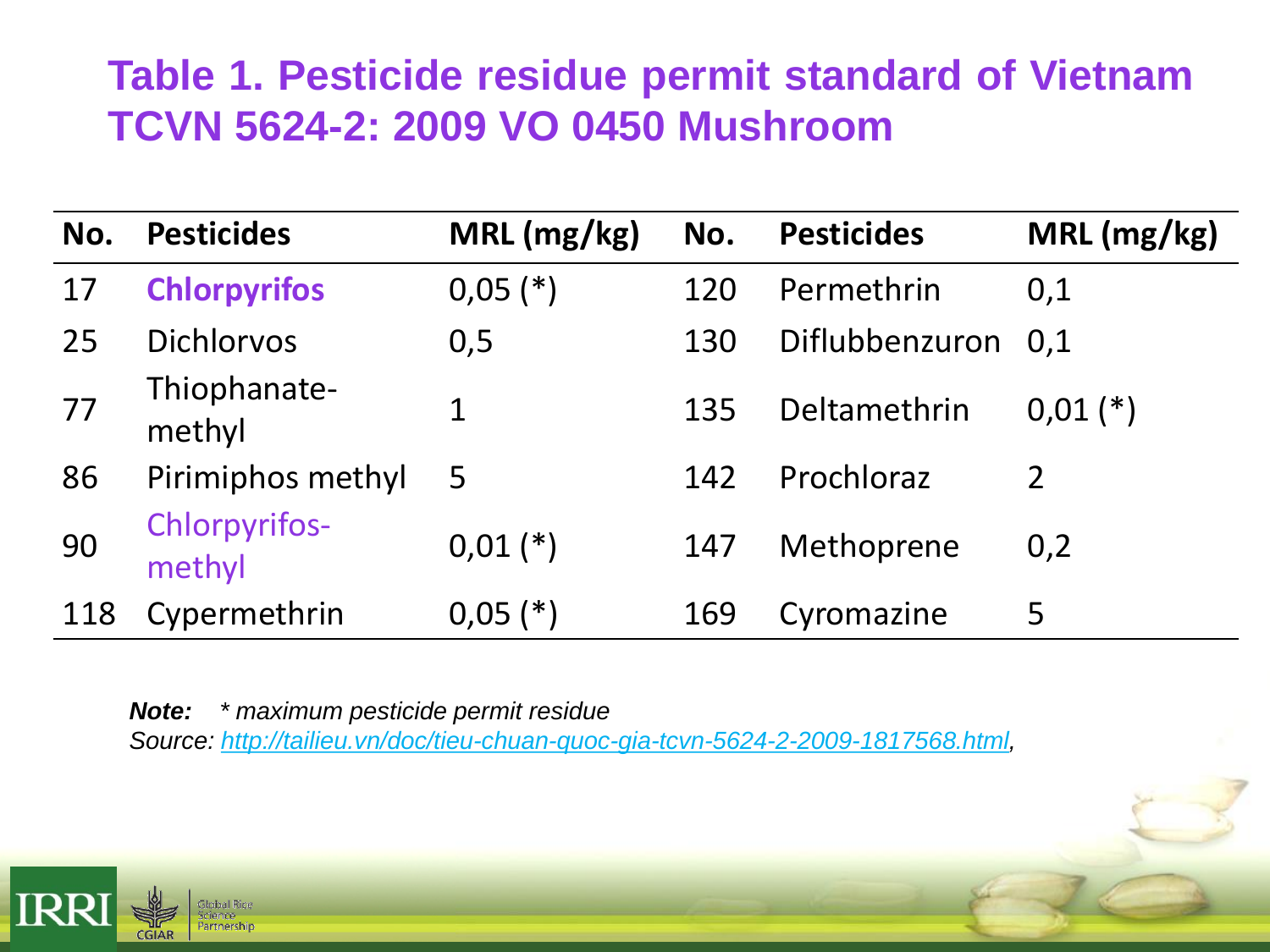- Mushroom growing in a range of 1-3 crop batches per year
- The rice straw was collected from An Giang, Vinh Long, Can Tho, Tra Vinh.
- In general, fields was not treated with  $CaCO<sub>3</sub>$ , fungicide or fertilizers.
- All of growers were aware to drainage when the crop got raining
- The rice straw silage is properly prepared
- The growers supplement many kinds of fertilizerf for mushroom

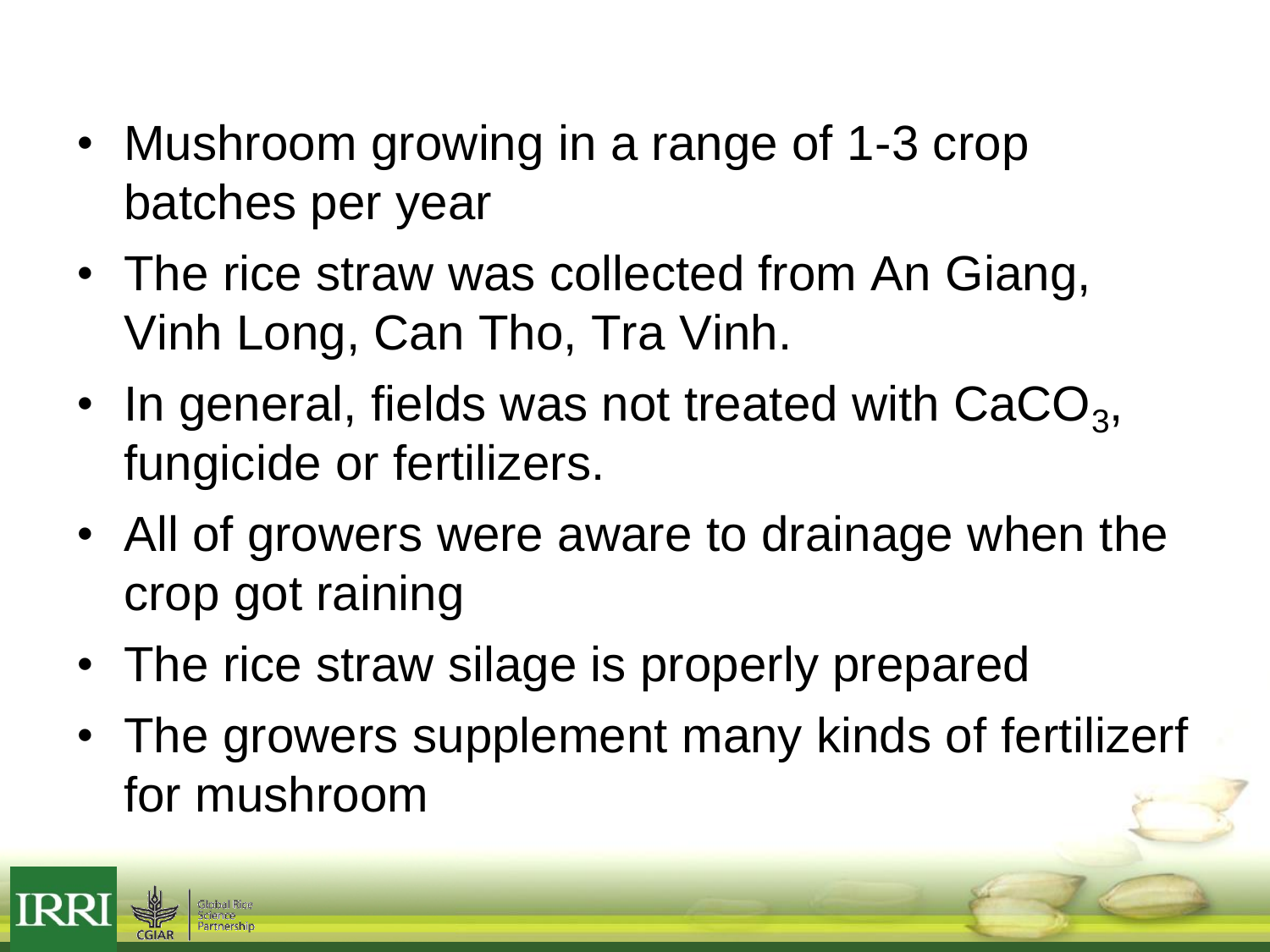## **Table 2. List of pesticides used in mushroom production**

| No.            | <b>Name</b>            | <b>Active ingredients</b>       | <b>Time of safety harvest</b>           |
|----------------|------------------------|---------------------------------|-----------------------------------------|
| 1              | Vi-Bam 5GR             | Dimethoate 3 %<br>Fenobucarb 2% | After 14 days application               |
| $\overline{2}$ | Nokaph 10G             | Ethoprophos 100gr/kg            | After 14 days application               |
| 3              | <b>Suprathion 40EC</b> | Methidathion 40%                | After 14 days application               |
| 4              | <b>Basudin 10H</b>     | Diazinon 100g/kg                | After 14 days application               |
| 5<br>6         | Parathion<br>Afudan    | Parathion<br>Carbosulfan        | Inhibition<br>After 14 days application |

*Note: Types of chemicals were extracted from active ingredientsinterviewed mushroom growers and and time of safety*

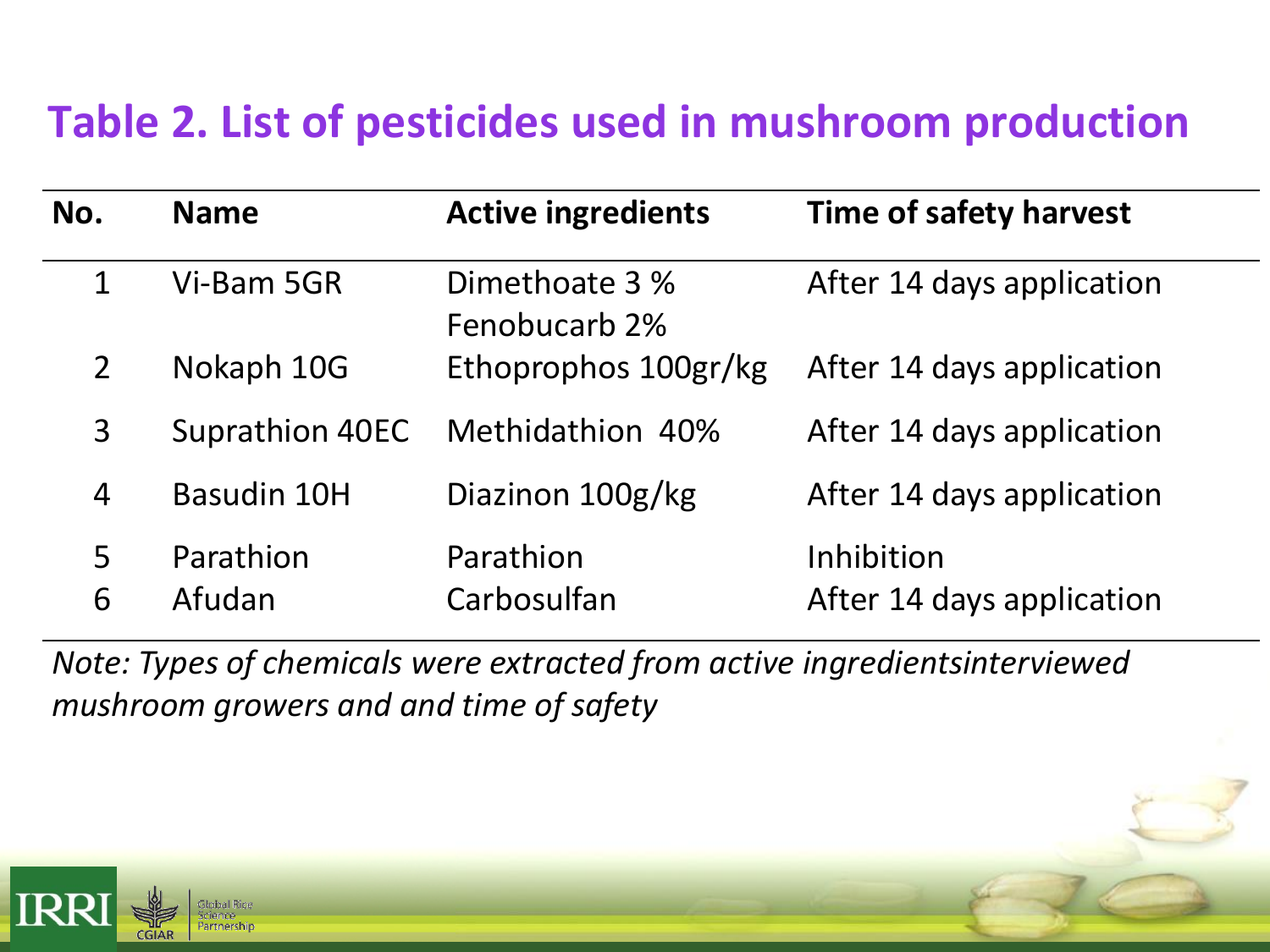#### **Table 3. Harvest time, yield and cost-benefit of straw mushroom production in MRD**

| <b>Parameters</b>  | Ave.   | Max.   | Min.   | Stdev. |
|--------------------|--------|--------|--------|--------|
| Harvest time (day) | 14.75  | 20     | 12     | 1.65   |
| Yield (kg/m)       | 1.07   | 1.7    | 0.63   | 0.23   |
| Yield (kg/roll)    | 1.23   | 1.54   | 0.79   | 0.21   |
| Price (VND/kg)     | 40,850 | 47,000 | 28,000 | 3,620  |
|                    |        |        |        |        |
| Rice straw (roll)  | 18.0   | 18.5   | 17.0   | 0.3    |
| <b>Covered bed</b> | 2.4    | 3.6    | 1.6    | 0.4    |
| <b>Spores</b>      | 2.3    | 2.5    | 2.1    | 0.1    |
| Others             | 4.6    | 5.9    | 3.7    | 0.7    |
| Profit/roll (VND)  | 18.5   | 31.8   | $-3.0$ | 6.9    |

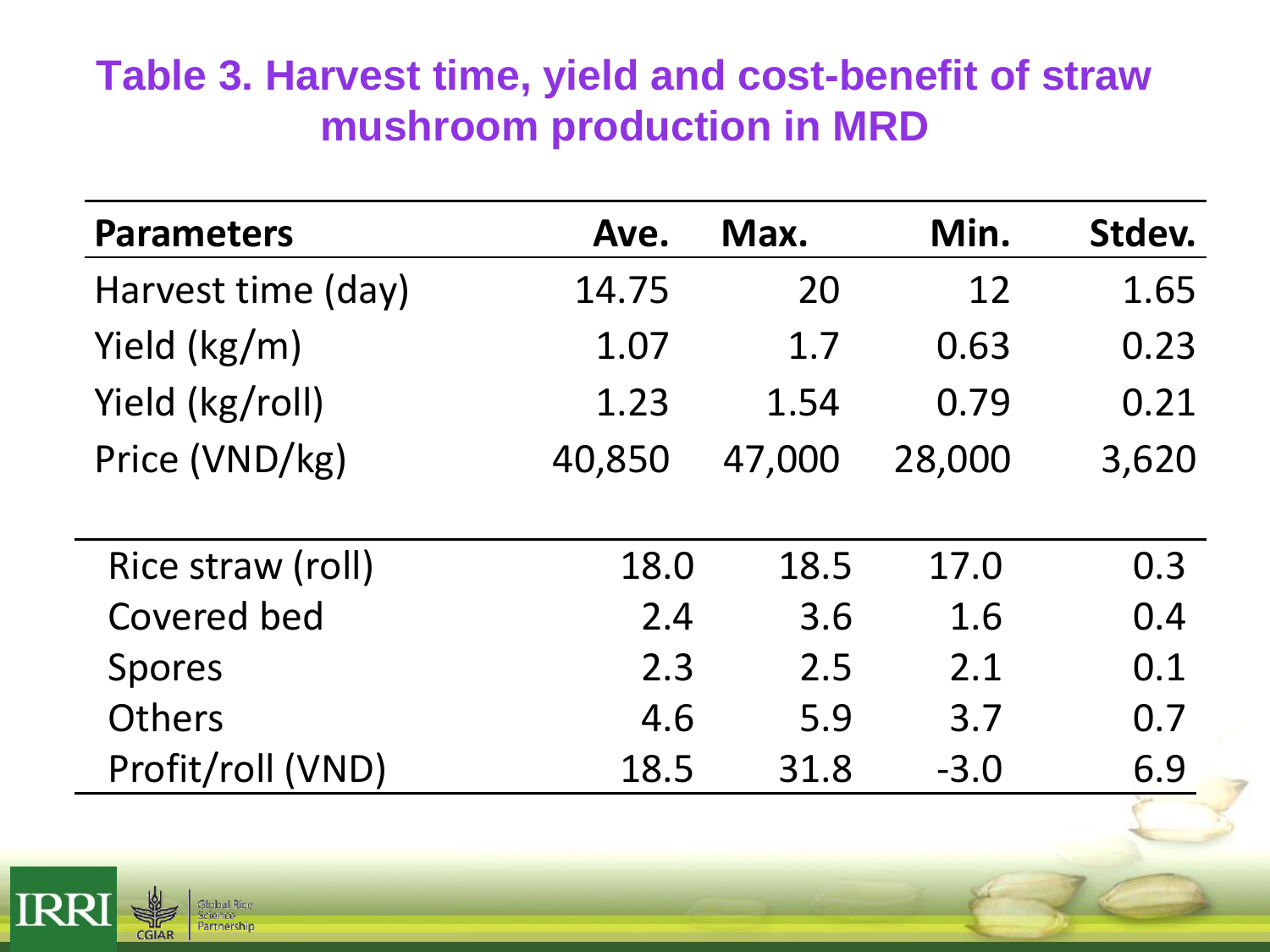## **Lessons learned and suggestions**

- good experience traditional out door procedure
- poor practices results in low mushroom yield
- pesticides are not used properly
- should apply the safe/good procedure of straw mushroom - increase yield and qualify the safety requirements of end users
- proposed procedure of straw mushroom should be conducted field trials and demonstrations in different areas/countries to contribute to sustainable rice production.